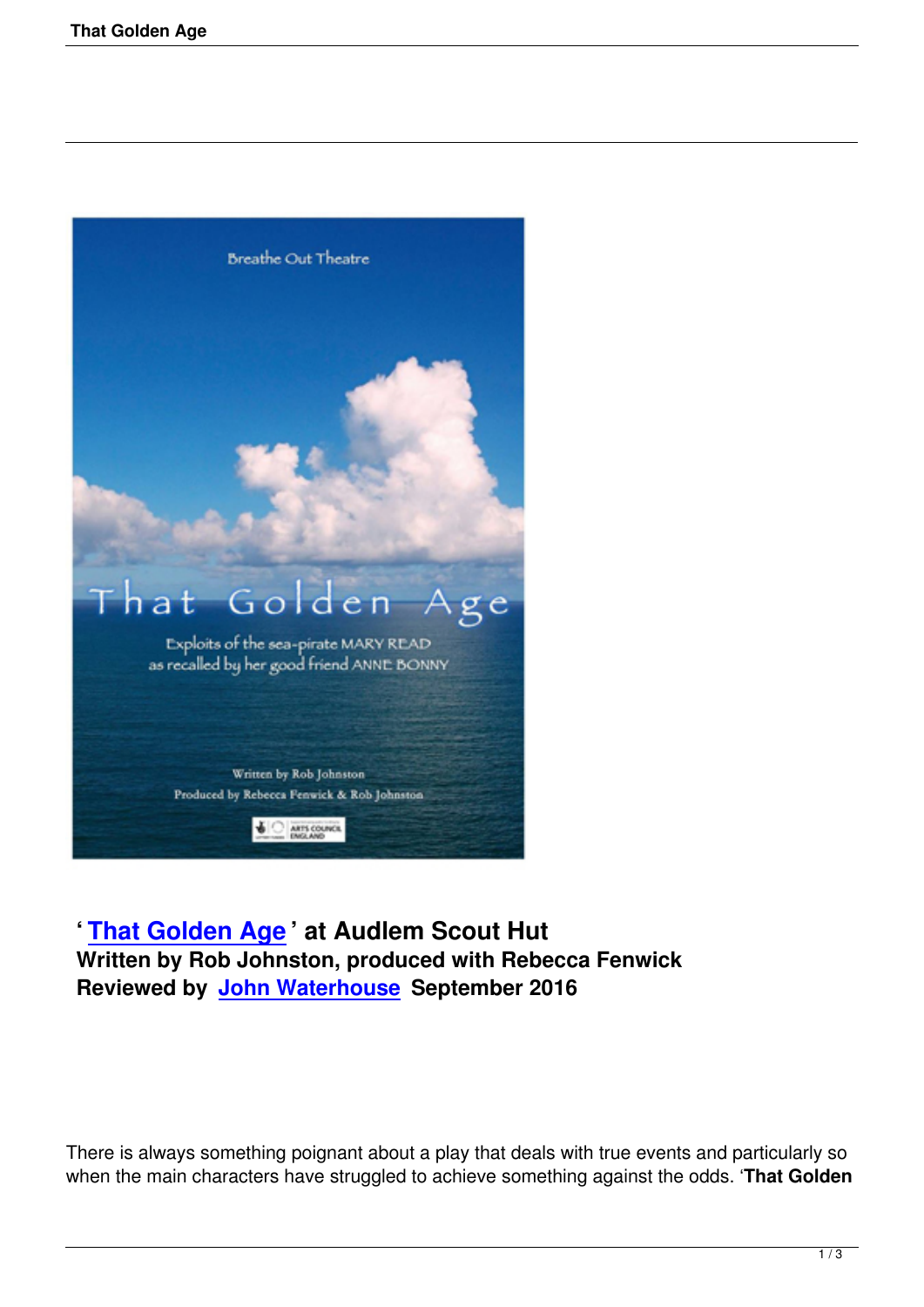**Age** ' puts an

interesting slant on this concept by showing how crime on the high seas in the eighteenth century gave birth to a peculiar form of feminism.

Mary Read and Anne Bonny are documented as having been two of the most notorious pirates operating in Caribbean during the so-called 'golden age' of piracy. Literally commanding hundreds of men and hijacking dozens of merchant ships, it took a Royal Navy captain Jonathan Barnet, sent out at the request of the Governor of Jamaica, to put an end to their high-seas adventures. The women were certainly not a pair of nautical Robin Hoods but neither were they just feminized-Blackbeards, with piracy not having been the first choice of either of them. This is essentially the story of two women's attempts at survival in a man's world, after differing circumstances forced abrupt ends to otherwise more stable and comfortable lifestyles.

The story is imaginatively told through the eyes of Anne Bonny in old age, as she looks back on her times with Mary Read and their comrade in arms, 'Calico Jack' Rackham. There follows a sequence of flashbacks, as we learn how the women became pirates, how they were perceived both by the Jamaican society and the representatives of the British government and finally, their very different ends.

The cast play the four main characters, doubling up as respectable townspeople with able versatility. **Rebecca Fenwick** convincingly portrays the older Anne Bonny, showing a very human side to the former-adventurer as she wiltingly sets out the tale in a rustic Irish accent. Mary Hooton as Mary Read bring dynamism to the stage as she takes on all comers with a sword, easily getting the better of the swaggering 'Calico Jack', nicely played with a light touch of comedy by Adam Urey, which contrasts well with the feistiness of the women pirates.